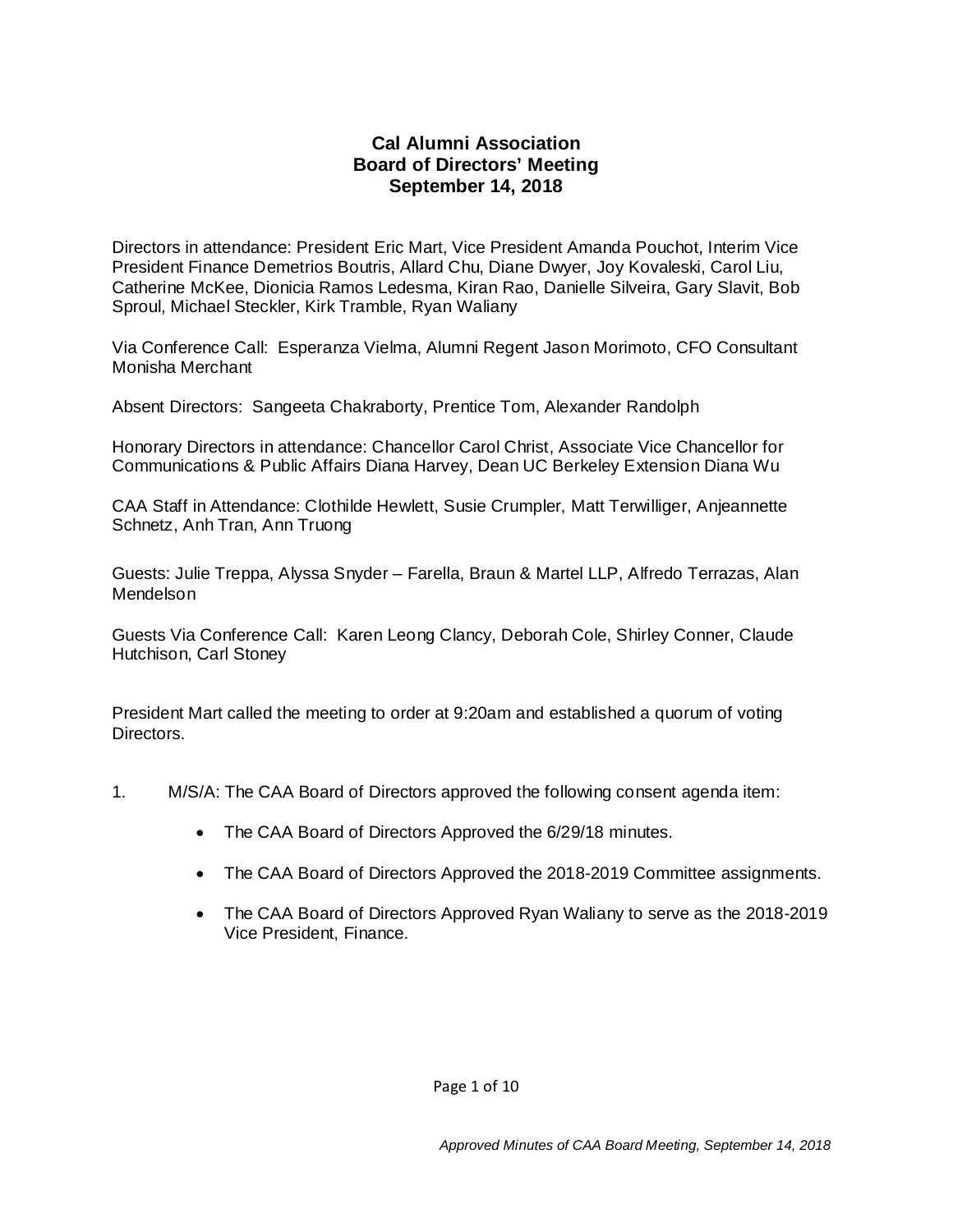# 2. President Report – Eric Mart

Mr. Mart shared that the next *California* Magazine Editorial Advisory Committee meeting will take place early October and he is looking forward to seeing the progress being made with the future of the magazine. Mr. Mart recently met with Chancellor Christ regarding the Berkeley Strategic Plan and the Chancellor will be joining the CAA Board later today to discuss the annual giving section and other findings that are shaping the direction of the campus's strategic plan. Marts & Lundy, the consultant firm hired by campus to review the annual giving program as well as alumni relations, will share their findings at the December 7 CAA Board meeting.

The next Alumni Associations of the University of California (AAUC) meeting will be held in October 1 at UC Irvine. Mr. Mart, Mr. Morimoto and Ms. Hewlett will attend. On October 12 during Homecoming, the Volunteer Awards (sponsored by CAA and the UC Berkeley Foundation) will be celebrated at Alumni House. Former CAA President and UC Regent, Cynthia So Schroeder, will receive the Spirit of 1868 Award recognizing her outstanding leadership in support of the UC Berkeley alumni community. In addition, the Chinese Chapter will receive the Loyal Company Outstanding Volunteer Group Award. Mr. Mart hopes that the Directors will join him and attend the ceremony. Lastly, The Achievement Award Program (TAAP) dinner is coming up on October 17, Mr. Mart is unable to attend however, CAA Vice President Amanda Pouchot will represent the Association and he hopes that other Directors will attend as well.

Lastly, before we move on to the next agenda item, Mr. Mart noted that Amy Shin resigned her position as Vice President, Finance on September 4, 2018. He asked that the Board formally recognize Ms. Shin's service to CAA as follows:

M/S/A: The CAA Board of Directors recognizes and is thankful for Ms. Amy Shin's important contributions for her service as the Cal Alumni Association CAA's Vice President, Finance 2017 – 2018.

### 3. Executive Director Report - Clothilde Hewlett

Ms. Hewlett recently attended a conference of the Self-Governing Alumni Forum (SGAF), a group of independent alumni associations that gather on an annual basis to share best practices with one another. Through meeting with different executive directors, we gain exposure to one another's cutting edge practices. One of the recurring topics among the various alumni associations is how to maintain support for all the alumni volunteer groups / chapters, especially for older alumni associations with numerous chapters and limited staff. One emerging trend is that this support is occurring through the use of technology, which is a similar strategy employed by CAA. CAA has been productive in this goal by helping CAA Chapters rebuild their websites, to facilitate communication with one another. CAA is also training Chapter leaders who can then take the lead in their local events. We have also increased the grant program through the Alumni Engagement Expansion Initiative (AEX,) so that the Chapters have the resources to assume the lead roles at their events because CAA has limited staff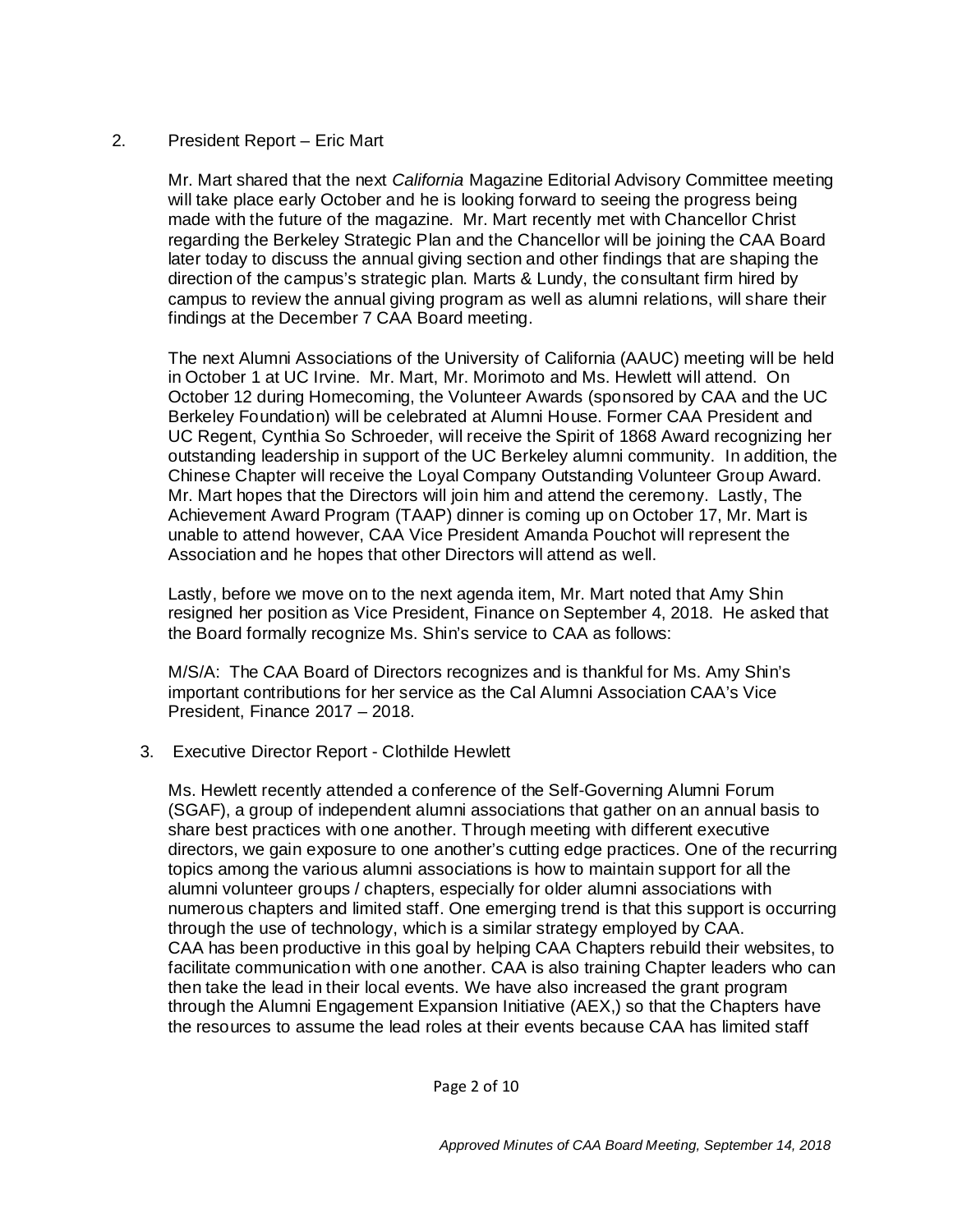capacity to provide intensive event-planning services. CAA is providing the infrastructure to help the Chapters accomplish their goals. The results are significant, especially for this year, because our Chapter events have increased. For example, for the first time ever, there were Welcome Parties held for the Chicanx and Latinx Chapters at Alumni House. This event in particular was moving, because there were families in attendance who were received by alumni and made to feel exceptionally welcomed.

Ms. Hewlett is proud to share that CAA has one of the strongest scholarship programs across the country, not only from a funding standpoint but as importantly, from a programming / student support standpoint. Owing to the restrictions with Proposition 209, UC Berkeley is unable to support certain scholarships, which is where CAA has been able to step in. A key example of this is the African American Initiative (AAI), CAA has the expertise to provide programming and important support for African American scholars. This initiative has attracted attention from the media and has also been featured on local news. This is a strong example of what we can accomplish through joint efforts with the campus. There are plans underway to celebrate the AAI, during which corporations that support diversity will be involved.

Regarding revenue-generating, Ms. Hewlett pointed out that CAA has received almost 500 new memberships within the last month. Membership is typically flat, given the need to balance the rates of alumni who have passed away, with generating new memberships. Cal Discoveries Travel has exceeded expectations with the new Oxford Program. The Lair of the Golden Bear had another outstanding summer season. UC President Janet Napolitano camped at the Lair for the second summer in a row and Glenn Washington, producer of *Snap Judgment*, also camped with us.

Ms. Hewlett highlighted the Berkeley Career Network and encouraged everyone to sign up for CAA's new PeopleGrove application, which has become popular among other alumni associations as well. PeopleGrove is a digital platform that allows mentoring between students and alumni as well as alumni to alumni connections. Given our goal to grow this pipeline, we have also adopted networking career mixers. We just held one of these at Memorial Glade, with more than 1,900 people in attendance. There were mentoring sessions with students and much interest in getting involved with CAA. We also had the Southern California Chapters raise enough money to fly students from lowincome families to Cal for the start of the fall semester. Alumni welcomed incoming students at airports and helped move them onto campus.

Ms. Hewlett is also excited to announce that CAA is partnering with the Berkeley Haas Center for Equity, Gender, and Leadership in November for an Alumnae focused career event titled "Women Who Lead: A Storytelling Salon."

Lastly, Ms. Hewlett stated that last evening's reunion event with former CAA Board members was a wonderful celebration of the best in volunteer leadership.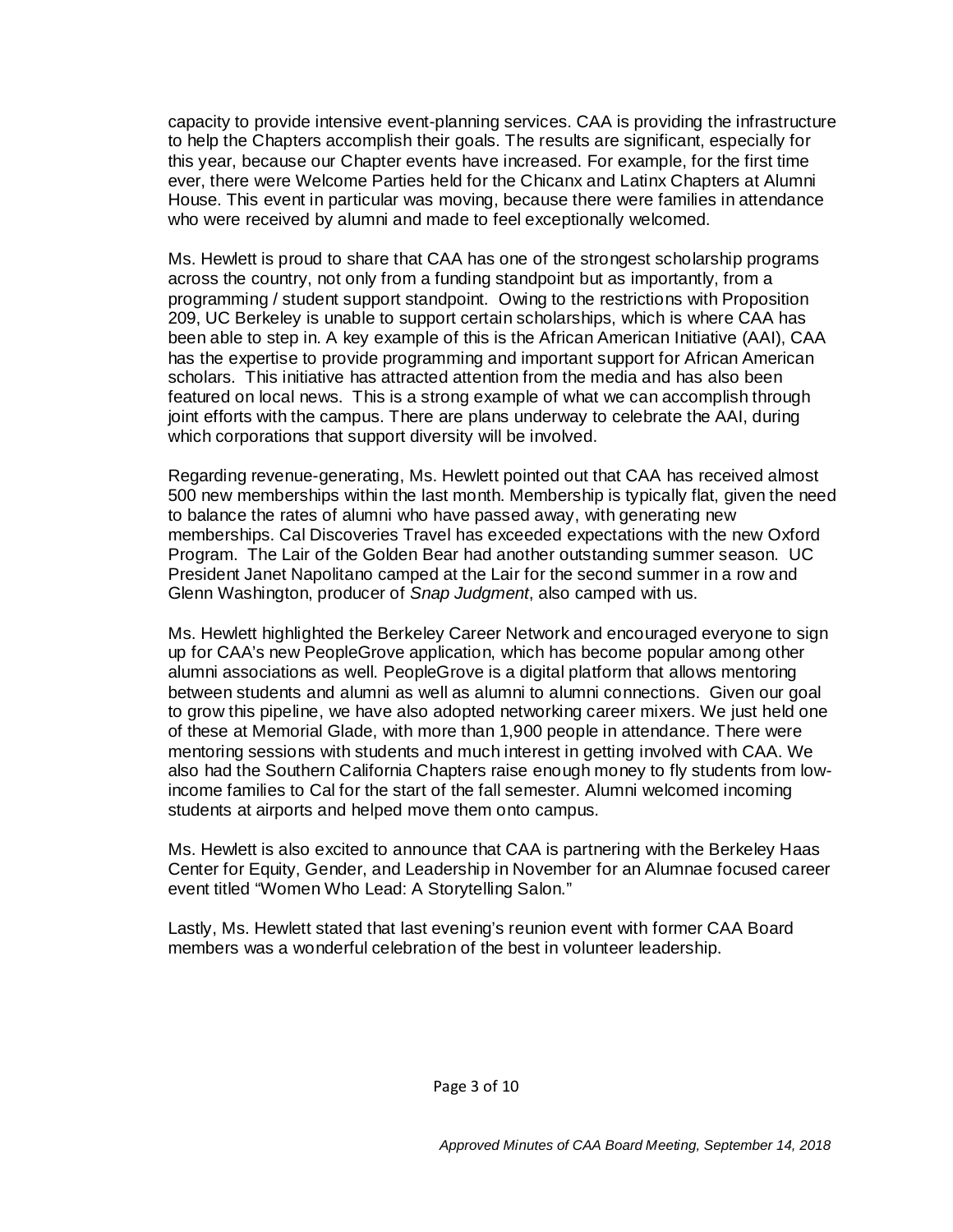# 4. Finance Report - Ryan Waliany, Demetrios Boutris, Ann Truong, Monisha Merchant

Mr. Boutris has served as Interim Chair of the Finance Committee and he is elated that Mr. Waliany has been approved by the Board to serve as the Vice President, Finance and Chair of the Finance Committee for the 2018 – 2019 term. The budget and the finances have been in great shape for three consecutive years. This means that for three years, CAA has had clean audits and generated a surplus. CAA recently finished a midyear budget analysis and determined that the Association does not need a mid-year revision due to fiscally prudent budgeting and expense controls. This process involved all the budget managers and the senior management team as well. We are happy to report that the re-forecasted budget is similar to the original budget, hence we're not proposing a mid-year revision to the 2018 operating budget.

The Finance Committee believes that CAA's funds have been well managed by Capital Group for the past ten years however, CAA will be issuing an RFP to look at alternative money managers. The Association is also inviting Capital Group to present their performance to the Board.

Ms. Crumpler introduced CAA's new CFO and Controller, Ann Truong, who has been with CAA for two months now and is rapidly learning about everything that CAA does. Ms. Truong reviewed the August financial results with the Directors and mentioned that staff are in the beginning stages of planning the proposed 2019 operating budget. The plan is to have the proposed 2019 operating budget presented to the Finance Committee in November and following the Committee's endorsement, to bring it to the full Board for approval at the December 7 Board meeting. Ms. Truong stated that the accounting team is also working on the 990 Tax Return for 2017.

### 5. Lair LLC & Pinecrest Chalet Update – Matt Terwilliger

Northern California has experienced numerous fires in the past few months. Mr. Terwilliger is happy to report that the fires did not directly affect the Pinecrest properties however, for about two and a half weeks, the Lair and Pinecrest Chalet were impacted by the smoke that accumulated from all the fires. CAA was challenged by the variation in the concentration of the smoke. For example, some days, the smoke was heavier in the morning but would clear up by the afternoon. In addition, there were no mandatory evacuations ordered by the local or state government agencies which presented a challenge for insurance purposes as CAA could not make a claim on the loss of revenue for the campers who canceled or left the facilities and requested refunds.

CAA had to find a way to minimize the risk on behalf of our campers and our donors. We had good communication between our staff and our campers and offered a proposal to them, for everyone was in a different situation. There were pre-existing conditions, and we had to make a decision based on what was best for the Lair, our campers and for CAA. We then issued some partial credits and partial refunds. When people could demonstrate that they had pre-existing conditions, which prevented them from coming to the Lair, we worked with them for a suitable solution.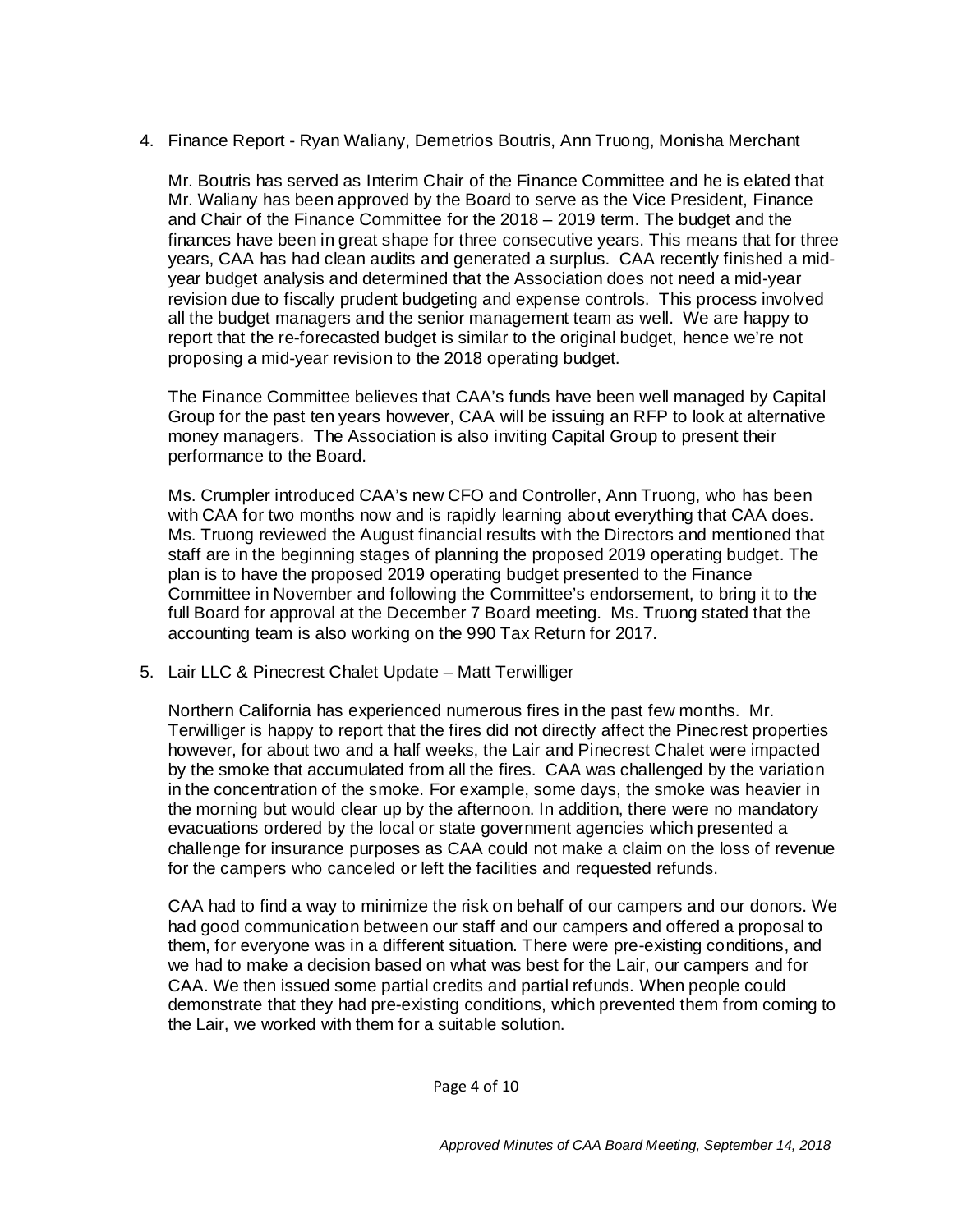For example, some campers were issued a 25% credit to be used for 2019 and for Weeks 9-10 (which were significantly more smoke-impacted) we offered a 50% credit for camping for next year. In addition, we're working on a case by case basis to issue refunds for 2018. If they're not returning during 2019, or if they have a strong case for why they should be issued a refund, we are considering this on a case by case basis. The staff has done a great job of managing the budget concerns, yet at the same time providing excellent customer service to our campers.

We've explored different options for future solutions in case of such a reoccurrence. One of the options is to offer travel insurance. The challenge, however, is that if Camp is not shut down / mandatorily evacuated, the insurance is not guaranteed.

Lastly, Mr. Terwilliger reported that the Pinecrest Chalet is on the market. The smoke only slightly impacted the Chalet, primarily because it is an indoor facility. We do have some people interested and who are evaluating the property. According to the broker, there were about four different parties who'd expressed interest in the Chalet, but the smoke advisories deterred them from making an offer.

#### 6. Progress on CAA Strategic Plan, Third Quarter Report - Susie Cohen Crumpler

Ms. Crumpler reminded everyone of the Vision Statement of CAA's 2018 – 2022 Strategic Plan: All Cal alumni worldwide are connected and actively engaged with UC Berkeley for life. The Cal Alumni Association serves all Cal alumni – not only its members or chapters or scholars or travelers. Ms. Crumpler encouraged everyone to keep this Vision Statement in mind, especially when inspiring others to become engaged as alumni. This vision is the cornerstone of CAA's Strategic Plan.

Future directions: to focus our efforts to attract and engage the greatest number of alumni. We want to strengthen our partnerships in our coordination with campus and to increase our financial resources. While we are growing the number of alumni who are engaged, we also want to nurture those who are already engaged and ensure they continue to stay engaged.

CAA measures performance through Key Performance Indicators (KPIs). We have six core strategies in the Strategic Plan. Every strategy has goals and every goal has KPIs.

The overarching goal is to increase the engagement of alumni: to build programs to engage the greatest number of alumni with a goal of an 18% increase from the baseline in 2017 to 2022. We plan to meet this goal through our various program areas and from our digital communication standpoint. Staff uses an internal scorecard to track all of the engagement (on a monthly basis) for the organization. We track every time someone becomes involved with a program activity or becomes affiliated, or makes a donation, or opens one of our newsletters. All of this information is linked to a spreadsheet that staff members can access.

As indicated on the KPI Report, CAA is on track to meet our target goals for the first three quarters of 2018, the first year of the Strategic Plan. There are some areas that are

Page 5 of 10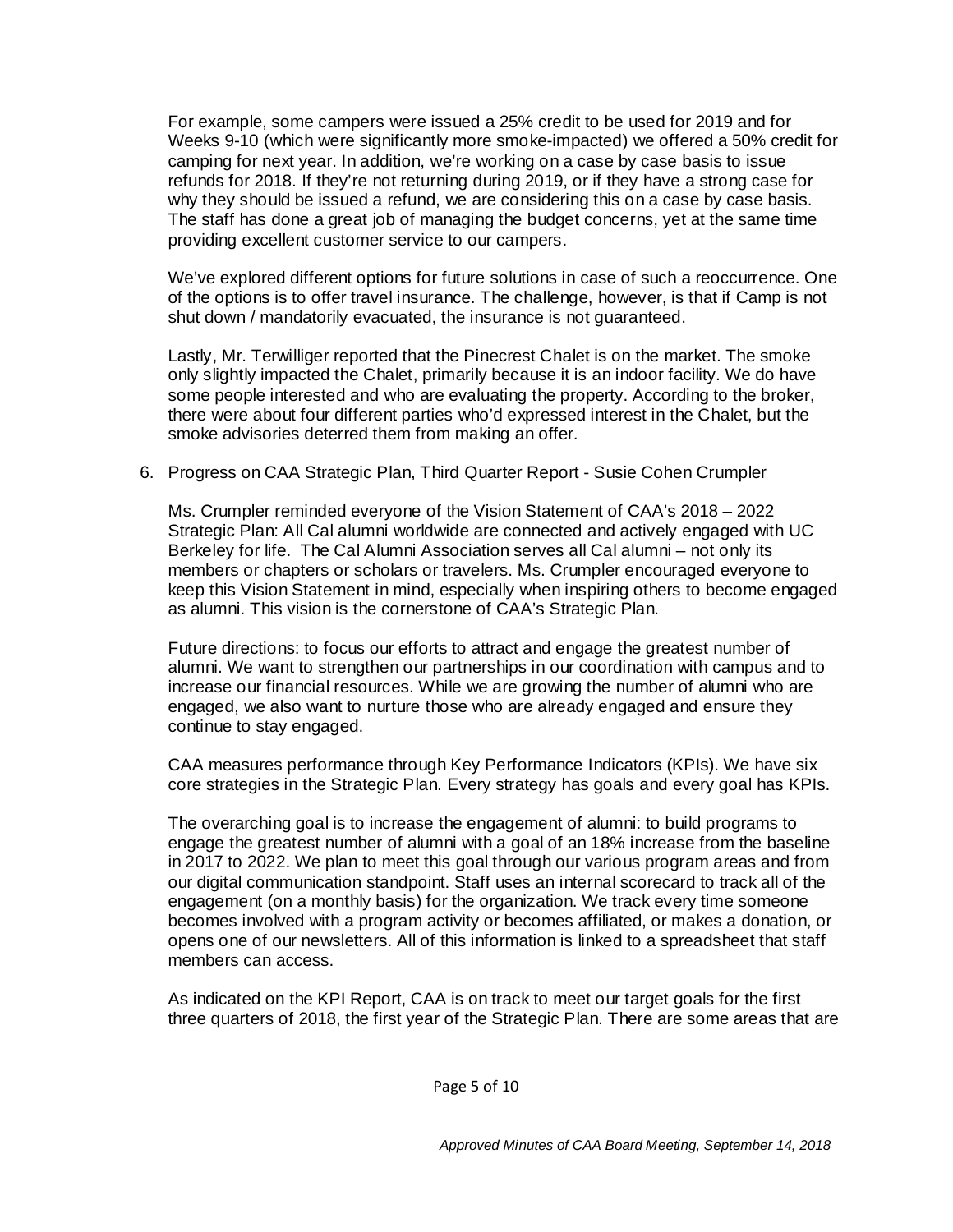more challenging than others and we're using the internal scorecard to identify those areas as early as possible so the appropriate adjustments can be made.

Ms. Hewlett noted that it is important for everyone to be aware that the challenges in driving our virtual engagement stem from the university's approval process. If there are delays in approvals or in technological accessibility, our initiation of these programs is also delayed. Ms. Tran noted that what surprised staff with the PeopleGrove application, the newly launched digital platform to connect alumni, took over a year to get approval from campus to use the alumni data. Because CAA is independent from the campus, we have limited access to the data and the infrastructure that campus owns and controls.

Ms. Crumpler noted that the growth of CAA Chapters is an important KPI in order to leverage connections however, CAA necessarily relies on the data reporting of our Chapter volunteers which can be tricky, but it is useful data for tracking our effectiveness.

The next KPI is the alumni who are aged 40 and younger. We are working on engaging them in our career networking programs. This is reflected in the piloting of our network programs and on different platforms. We have a communication plan in place to ensure that everyone is aware of CAA. We want to increase the awareness of CAA on campus and also with the alumni community. So we are increasing the channels through which we're sharing new kinds of content, around testimonials and stories about alumni, share in the magazine and online.

One of the goals that we made progress in the last Quarter is that we want to ensure that alumni who participate in our programs and who are engaged with us have a good experience. One of our findings was that the survey of alumni across the organization was inconsistent. We discovered that our surveys were not addressing the same problem areas across the departments. In comparison, our comprehensive all alumni survey that we conduct every three years helps us gather comprehensive data. We recently launched a Survey Task Force to help identify which tools and programs various departments use, to help us create a more uniform method of surveying our alumni. The results from such a cohesive effort will help us with decision-making for better programming.

7. Closed Session – Eric Mart

Mr. Mart put the meeting into closed session for Board discussion and excused all nonvoting Directors and CAA Staff.

Mr. Mart brought the meeting back into open session.

The Board broke for lunch from 12:00pm – 1:00pm.

Page 6 of 10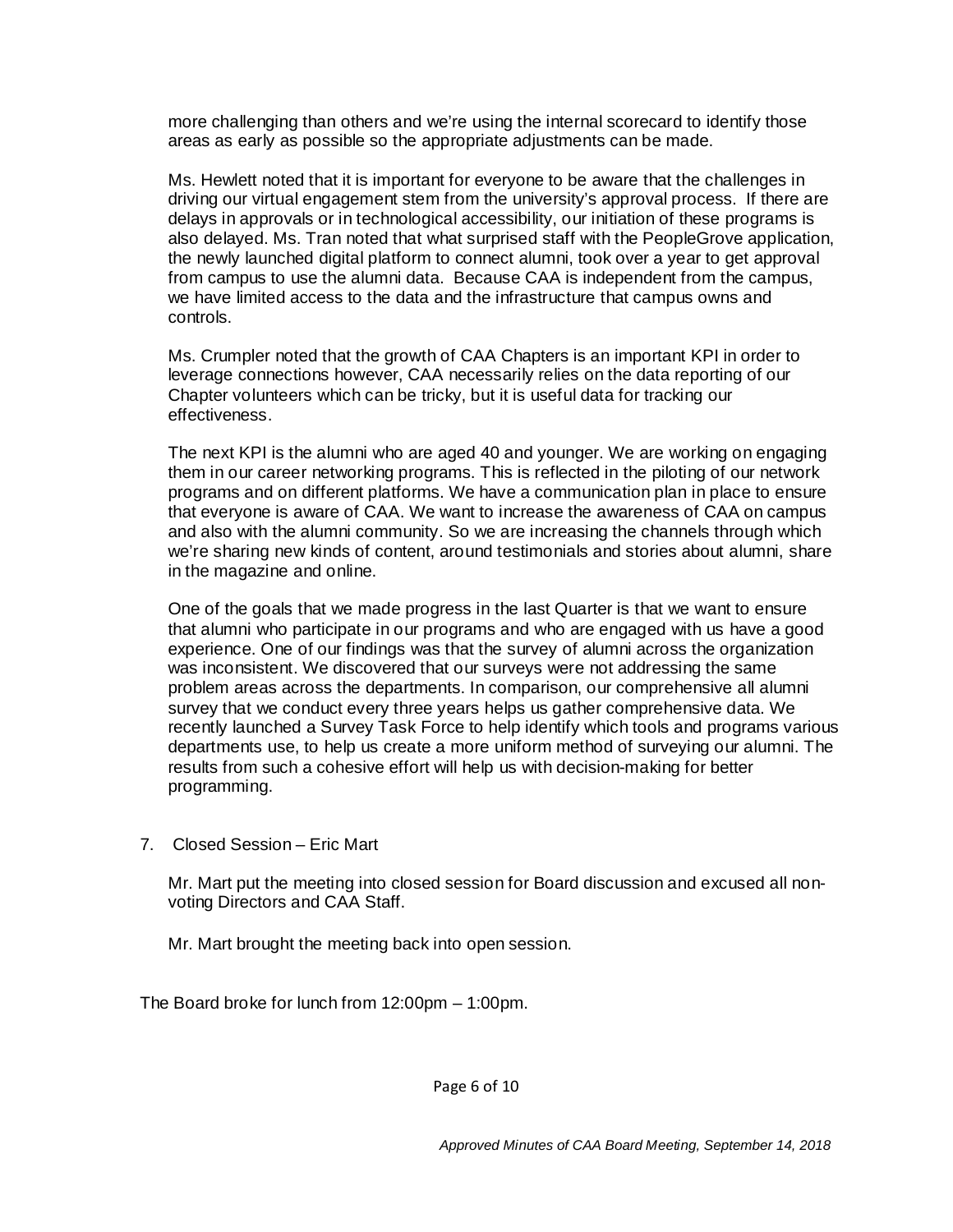#### 1:00pm: Public Comment

Mr. Mart asked for public comment. There was no public comment.

8. CAA Bylaws, Policy Manual & Conflict of Interest Updates – Julie Treppa, Partner, Farella Braun + Martel LLP

Mr. Boutris chaired the Bylaws and Governance Committee which met over the summer to update CAA's Bylaws, Policy Manula and Conflict of Interest Policy. During our review, we wanted to ensure that we were compliant with the California laws for nonprofits, and also that we were in compliance with our policy manual and our conflict of interest policies. The overwhelming amount of changes that we've made are purely technical. CAA hired attorney Julie Treppa of Farella Braun + Martel LLP and her team to review CAA's governance documents.

Ms. Treppa reviewed the primary changes proposed to conform CAA governance documents to be in compliance with federal, state and local laws:

- 1. Adding a new section to the Bylaws to clearly articulate the members' rights as statutory members pursuant to a California Corporations code section,
- 2. Revising an existing section to reflect the requirement that directors can only be removed without cause with the approval of the members, pursuant to another code section. This has to do with removal without cause coming for approval to the Board.
- 3. Modifying the timing of our annual report for technical purposes, for we are on a different reporting schedule than the university, because we operate under a yearend schedule.
- 4. Clarifying that certain members (such as distinguished members) defined in our Bylaws are not treated as Board members under the code. We're clarifying that only by resolution can the Board create committees with delegated board-level responsibilities. In this instance, we are proposing that the Audit and Awards Committees act on behalf of the full Board.

In accordance with best practices: about 10% of any given budget surplus is permitted for use by the Executive Director. However, Ms. Hewlett suggested that our documents authorize a more conservative amount of 3% of any budget surplus.

M/S/A: The CAA Board of Directors approved the proposed resolutions regarding the Amended & Restated CAA Bylaws, Board of Directors Policy Manual and the Conflict of Interest Policy & Annual Affirmation.

Page 7 of 10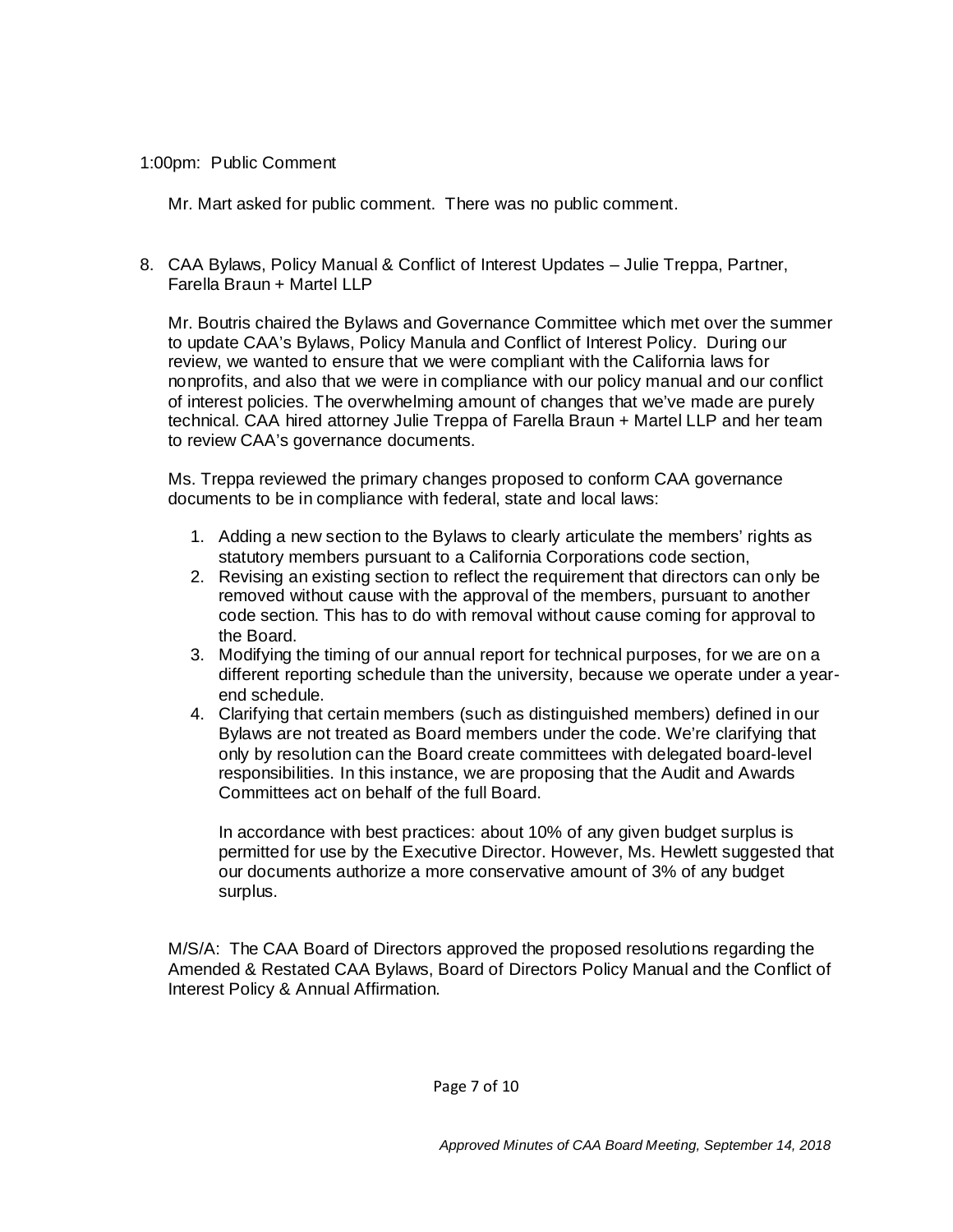9. Campus Strategic Plan Update – Chancellor Carol Christ

Chancellor Christ met with the Directors to discuss the Berkeley Strategic Plan (BSP) as well as UC Berkeley alumni relations. We are gathering the last round of comments for the BSP from campus stakeholders with an October 15 deadline.

We will use our campaign as the basis for priority setting for our fundraising campaign, meant to go public in late 2019 or early 2020. This is a bare skeleton of our current status on the BSP. To clarify these matters, I'd like to emphasize the key elements of a strategic plan. A strategic plan is not an account of everything the campus will do in the next 10 years. We have numerous priorities that the campus is working on that are not detailed in the plan. I think of the strategic plan as a lodestar, a statement of principles and priorities that helps guide the campus' decision-making.

I will begin with our four strategic questions:

- 1. What are the grand challenges (signature initiatives) that the campus could invest in and has the resources to create a distinctive contribution to the campus and to the university?
- 2. What investments will be most impactful to the quality of the student experience?
- 3. Which enrollment strategies should we pursue?
- 4. What is our new financial model for the campus?

Clearly, the answers are not specifically relevant to the campaign. Work is ongoing with the financial modeling, but it's not part of the campaign. The signature initiatives and the investments that we can make in the undergraduate field of education are critical to our overall strategy. We are beginning with a high-level generality by setting a Vision.

Chancellor Christ read out loud the current BSP vision statement: "UC Berkeley: a vision for 2028. Empowering engaged thinkers and citizens to change our world." So this vision answers the question: "What does Berkeley do?" Answer: "It empowers engaged thinkers to change our world."

We are focused on the good, by solving societies' problems in and with the community. We embody the California spirit: diverse, inclusive, and entrepreneurial. This is the level of vision and ideals under which we will nest particular initiatives.

Today I'd like to expound on these two sets of initiatives:

- 1. The student experience: Because Berkeley has more than one hundred undergraduate majors, it's a very distributed program. With five undergraduate colleges, professional schools that offer undergraduate majors. Student programs at UCB are quite different from the others, which presents a challenge with trying to have a transformational effect on undergraduate education at Berkeley.
	- a. We've therefore identified the following unifying principles:

Page 8 of 10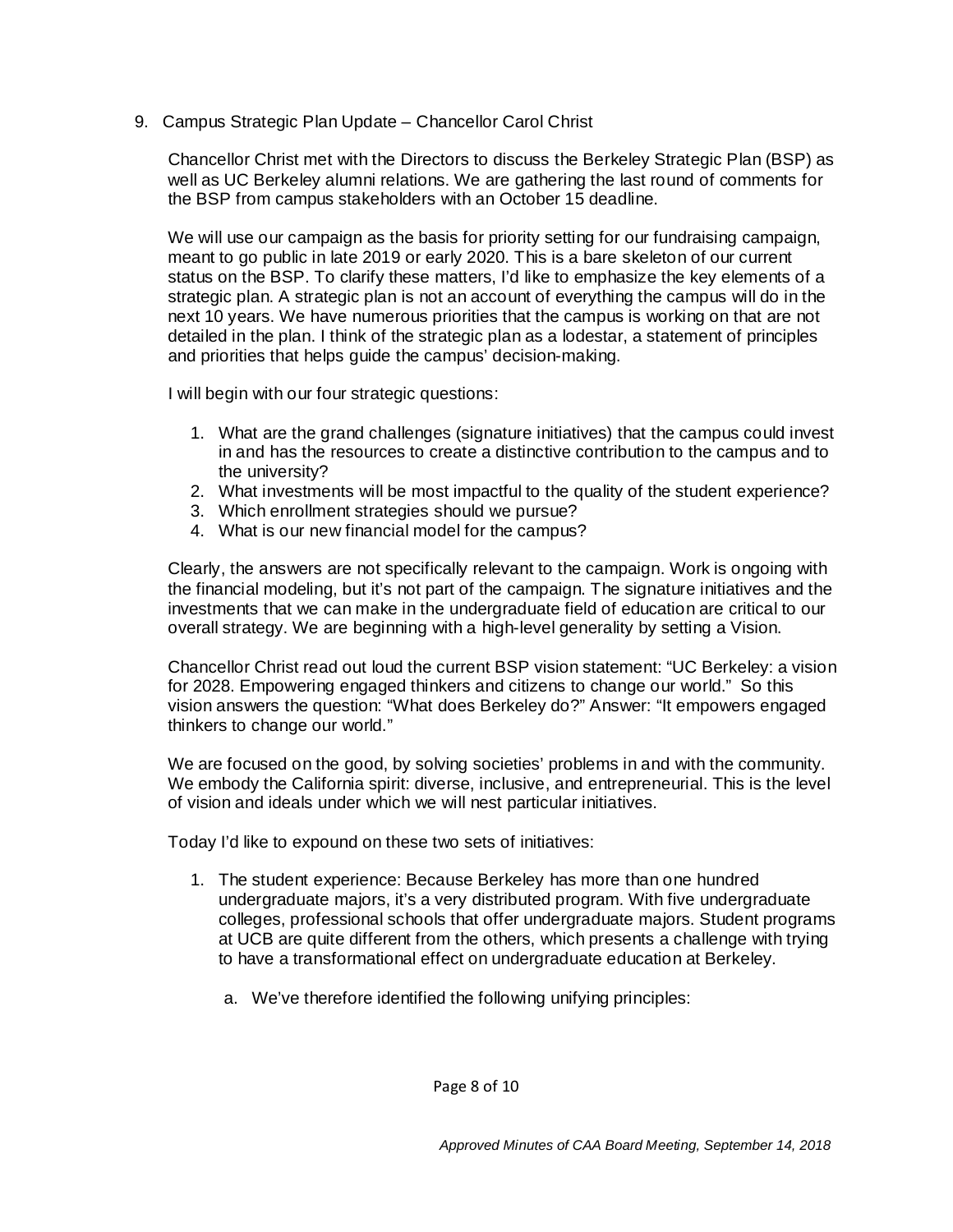- i. Berkeley Connect commits to providing accessibility to the navigation tools, the advising, the networks, the maps that will enable the student to take advantage of opportunities at Berkeley.
- ii. The Berkeley Discover program. We want every student to have access to the discovery period and to actively participate (individually and collectively).
- iii. The third of these is Berkeley Engage, which is about making our knowledge applicable and relevant to everyone's personal experiences (e.g.) education abroad, community learning experiences and co-ops. Extra-curricular opportunities.
- iv. The final of these is Berkeley Reflect, to engage students' reflection on their strengths and on areas that could be improved upon

Housing is a critical element of this campaign, for students cannot be expected to perform well if they are insecure about their living conditions.

I would like to also discuss about the characteristics of the signature initiatives. They are characterized by multiple disciplines, for they are big problems with social importance and implications. They will combine research, teaching, and service.

Climate Change and environmental justice: Berkeley wants to be a leader in this space

The relationship between human intelligence and artificial intelligence (AI): we are worldleaders as a university in AI research, yet we also want to advance communication about AI implications in this area.

Wealth and equality: we have some of the leading faculty in the world working on these issues.

The future of democracy: I was in Washington D.C. yesterday at an alumni event with about 200 alumni present. I hear that we have about 10,000 alumni in the Washington D.C. area. When I talked about the signature initiatives, they applauded.

The BSP also contains information regarding alumni. One of these is the expectation that Berkeley alumni will be students for life, returning to their educational homes throughout their lifetimes to reflect, renew, and retool. The Provost and I shared a conversation regarding the possibility of a debt-free UC. The idea we're considering is how students could get their debt forgiven, if they offered two years of public service. Such an initiative would certainly require the involvement of external partners. In addition, we would like these students to have access to online classes.

I wanted to offer a preview of the Marts & Lundy report on our annual fund (which will be presented to you in December). I'd like to share about one recommendation from the Marts & Lundy report:

The campus does not have an integrated, comprehensive, strategic alumni relations program. The consultants have identified is as a big problem in terms of building a basis

Page 9 of 10